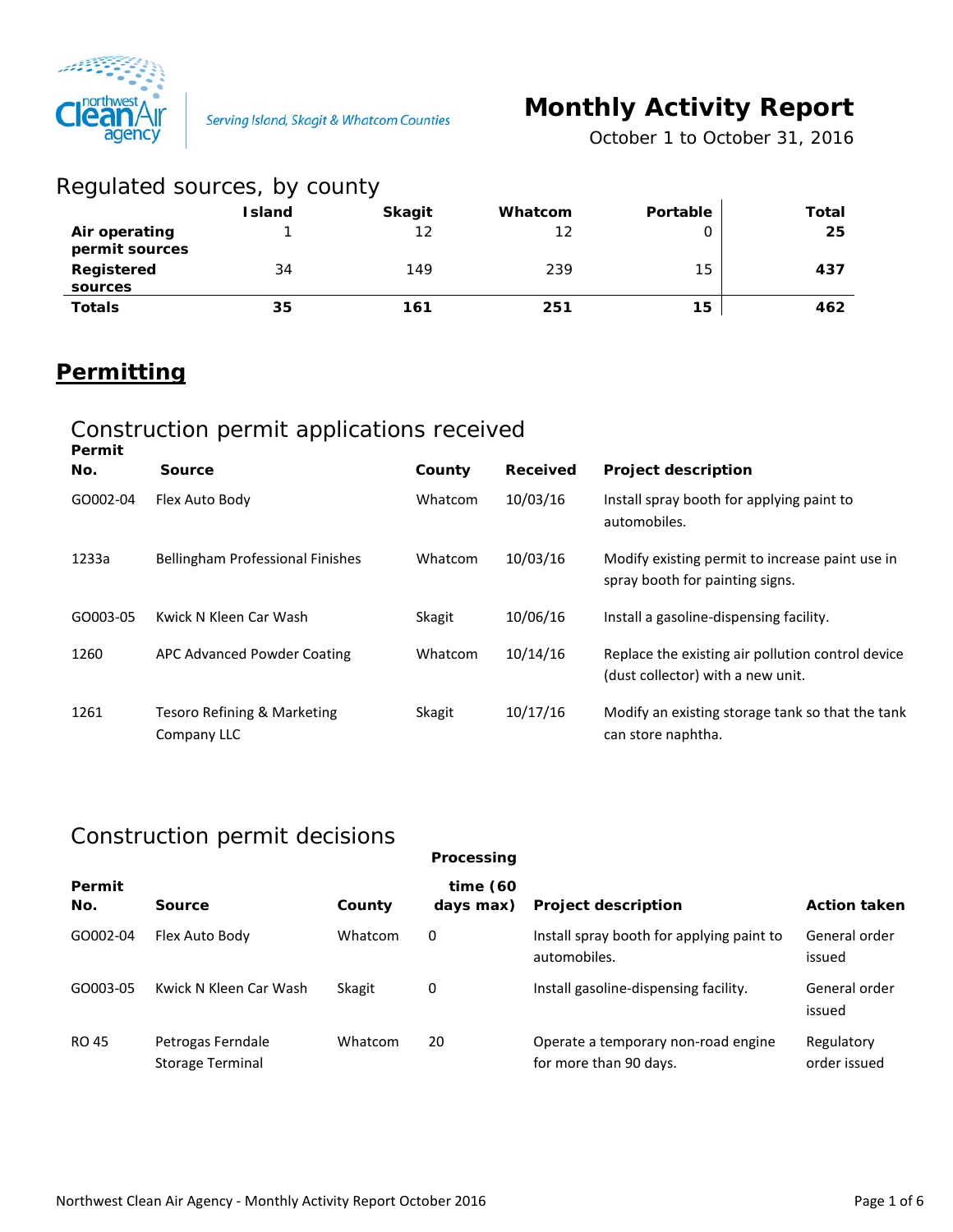#### Construction permit decisions (cont.) **Processing**

| Permit<br>No. | Source                                      | County  | time $(60)$<br>days max) | <b>Project description</b>                                                                                                                           | <b>Action taken</b> |
|---------------|---------------------------------------------|---------|--------------------------|------------------------------------------------------------------------------------------------------------------------------------------------------|---------------------|
| 1253          | Shell Puget Sound<br>Refinery               | Skagit  | 58                       | Upgrade the existing vacuum pipestill<br>unit to increase operational reliability<br>and flexibility. No increase to overall<br>refinery throughput. | Permit issued       |
| 1237          | Silvastar Forest Products<br>LLC - Ferndale | Whatcom | 41                       | Install spray booth for applying coatings<br>to wood.                                                                                                | Permit issued       |

## **Enforcement**

## Alleged violations

| Case<br>No. | <b>Issue</b><br>Date | <b>Source</b>                      | County  | Alleged violation description                                                                                                                                                                                                                                                                                              |
|-------------|----------------------|------------------------------------|---------|----------------------------------------------------------------------------------------------------------------------------------------------------------------------------------------------------------------------------------------------------------------------------------------------------------------------------|
| 4218        | 10/03/16             | VT Volant                          | Skagit  | Failure to comply with multiple permit conditions, including failure to<br>maintain records and operation and maintenance (O&M) manuals for dust<br>collection and spray-coating operations.                                                                                                                               |
| 4219        | 10/03/16             | <b>Steve J Serenas</b>             | Whatcom | Illegal outdoor fire containing prohibited materials during a county-wide<br>fire danger burn ban.                                                                                                                                                                                                                         |
| 4220        | 10/03/16             | Earl Jones                         | Skagit  | Illegal outdoor fire containing prohibited material in the form of a large hot<br>tub.                                                                                                                                                                                                                                     |
| 4222        | 10/03/16             | 77777 Enterprises<br>LP            | Whatcom | Illegal outdoor fire containing prohibited material in the form of plastics,<br>cardboard, and household garbage on a commercial property consisting of<br>agricultural land and associated worker housing.                                                                                                                |
| 4215a       | 10/04/16             | Steven Webb                        | Whatcom | Failure to adequately store, label and dispose of asbestos waste.                                                                                                                                                                                                                                                          |
| 4221a       | 10/04/16             | J & H Storage, LLC                 | Whatcom | Two Illegal outdoor fires containing prohibited material during a fire danger<br>burn ban on commercial property. Fire Warden issued a warning and<br>informational material at the first fire.                                                                                                                            |
| 4223        | 10/10/16             | Cory McDaniel                      | Whatcom | Illegal outdoor fire of 40' x 20' x 10' pile of prohibited material in the form<br>of construction debris, dimensional lumber, and treated lumber. Burning<br>occurred as part of a commercial operation. No one was in attendance of<br>the fire. Fire occurred during a fire danger burn ban.                            |
| 4224        | 10/18/16             | US Golden Eagle<br>Farms LP        | Skagit  | Illegal renovation and demolition activity at a single-family residence with<br>no asbestos survey, notification of the demolition, asbestos certified<br>workers, or asbestos abatement. Asbestos content greater than 1% was<br>found in friable textured surfacing material on the ceiling of the building<br>entryway. |
| 4225        | 10/18/16             | US Golden Eagle<br>Farms LP        | Skagit  | Illegal outdoor fire in the form of an attended burn barrel being used to<br>dispose of construction debris. Prohibited material included dimensional<br>painted and treated lumber.                                                                                                                                       |
| 4226        | 10/21/16             | <b>Baker Lake Travel</b><br>Center | Skagit  | Failure to pay 2016 registration fees.                                                                                                                                                                                                                                                                                     |
| 4227        | 10/21/16             | <b>Harbor Motor</b><br>Company LLC | Whatcom | Failure to submit a Notice of Construction application and receive an Order<br>of Approval to Construct prior to the installation of a spray booth.                                                                                                                                                                        |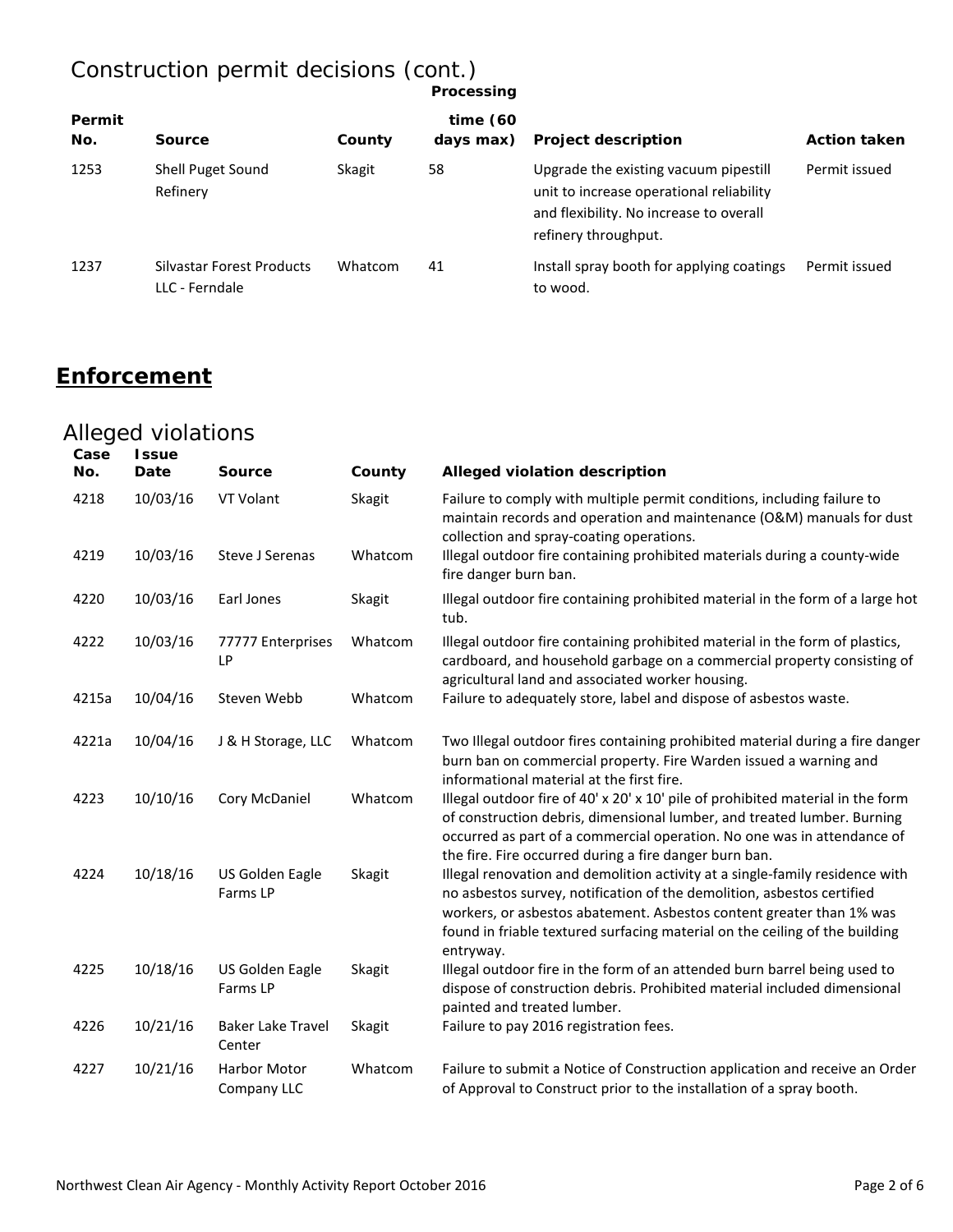## Alleged violations (Cont.)

| Case<br>No. | <b>ssue</b><br><b>Date</b> | Source            | County  | Alleged violation description                                                                                                                                                                              |
|-------------|----------------------------|-------------------|---------|------------------------------------------------------------------------------------------------------------------------------------------------------------------------------------------------------------|
| 4228        | 10/21/16                   | Paradise Market   | Whatcom | Failure to pay 2016 registration fee.                                                                                                                                                                      |
| 4229        | 10/26/16                   | Curtis Alan Gudde | Whatcom | Illegal outdoor fire. Burn pile was approximately $20' \times 10' \times 3'$ and contained<br>prohibited material in the form of garbage, building materials, plastics, and<br>other miscellaneous debris. |

### Penalties issued

| Case<br>No. | <b>Source</b>                            | County        | Amount   | Conditionally<br>reduced or<br>suspended <sup>1</sup> to | Alleged violation description                                                                                                                                                                                                                                 |
|-------------|------------------------------------------|---------------|----------|----------------------------------------------------------|---------------------------------------------------------------------------------------------------------------------------------------------------------------------------------------------------------------------------------------------------------------|
| 4154        | Kenneth Harms                            | Whatcom       | \$1,000  | \$0                                                      | Installation of an uncertified hydraulic heater.                                                                                                                                                                                                              |
| 4155        | <b>Alternate Heating</b><br>Systems Inc. |               | \$3,000  | \$0                                                      | Sale of an uncertified, and therefore illegal, hydronic<br>heater in the state of WA.                                                                                                                                                                         |
| 4165        | Bellingham<br>AutoWorks                  | Whatcom       | \$1,100  | \$1,100                                                  | Failure to operate and maintain spray booth equipment<br>according to permit conditions, including uncertified<br>painters, blocked inoperable filters, and lack of records.                                                                                  |
| 4202        | Carlos Auto Body                         | Skagit        | \$3,000  | \$3,000                                                  | Failure to submit a Notice of Construction application<br>and receive an Order of Approval to Construct prior to<br>the installation of a spray booth.                                                                                                        |
| 4199a       | Bellingham<br>AutoWorks                  | Whatcom       | \$2,200  | \$2,200                                                  | Primer, paint, solvent and additive limits were<br>exceeded. Failure to maintain records. Painters did not<br>have required training.                                                                                                                         |
| 4203        | Fountain<br>Veterinary<br>Hospital       | Whatcom       | \$1,500  | \$500                                                    | Failure to meet minimum temperature requirements<br>during cremation.                                                                                                                                                                                         |
| 4204        | Lloyd A.<br>Winterberg                   | Whatcom       | \$1,093  | \$1,093                                                  | Illegal outdoor fire consisting entirely of prohibited<br>material in the form of debris from a dismantled<br>recreational vehicle, specifically tires, paneling,<br>furniture, electrical wire, plastics, treated lumber, and<br>other miscellaneous debris. |
| 4209        | Mykola N.<br>Shkurat                     | Whatcom       | \$878    | \$378                                                    | Illegal outdoor fire containing prohibited material in<br>the form of automotive parts, plastics, household<br>garbage, and dimensional lumber. No one was in<br>attendance of the fire.                                                                      |
| 4207        | Shell Puget Sound<br>Refinery            | <b>Skagit</b> | \$39,400 | \$39,400                                                 | Failure to follow good air pollution control practices for<br>minimizing emissions resulting in approximately 13,400<br>pounds of excess SO2 from the east flare and sulfur<br>recovery unit 4 on April 14, 2016.                                             |

<span id="page-2-0"></span><sup>&</sup>lt;sup>1</sup> In some cases, NWCAA offers air pollution sources the opportunity to reduce their penalty by agreeing to specific actions that go beyond compliance requirements. Alternatively, a portion of a penalty may be suspended, holding the remainder of the penalty due if the violation is repeated within 5 years.

 $\overline{a}$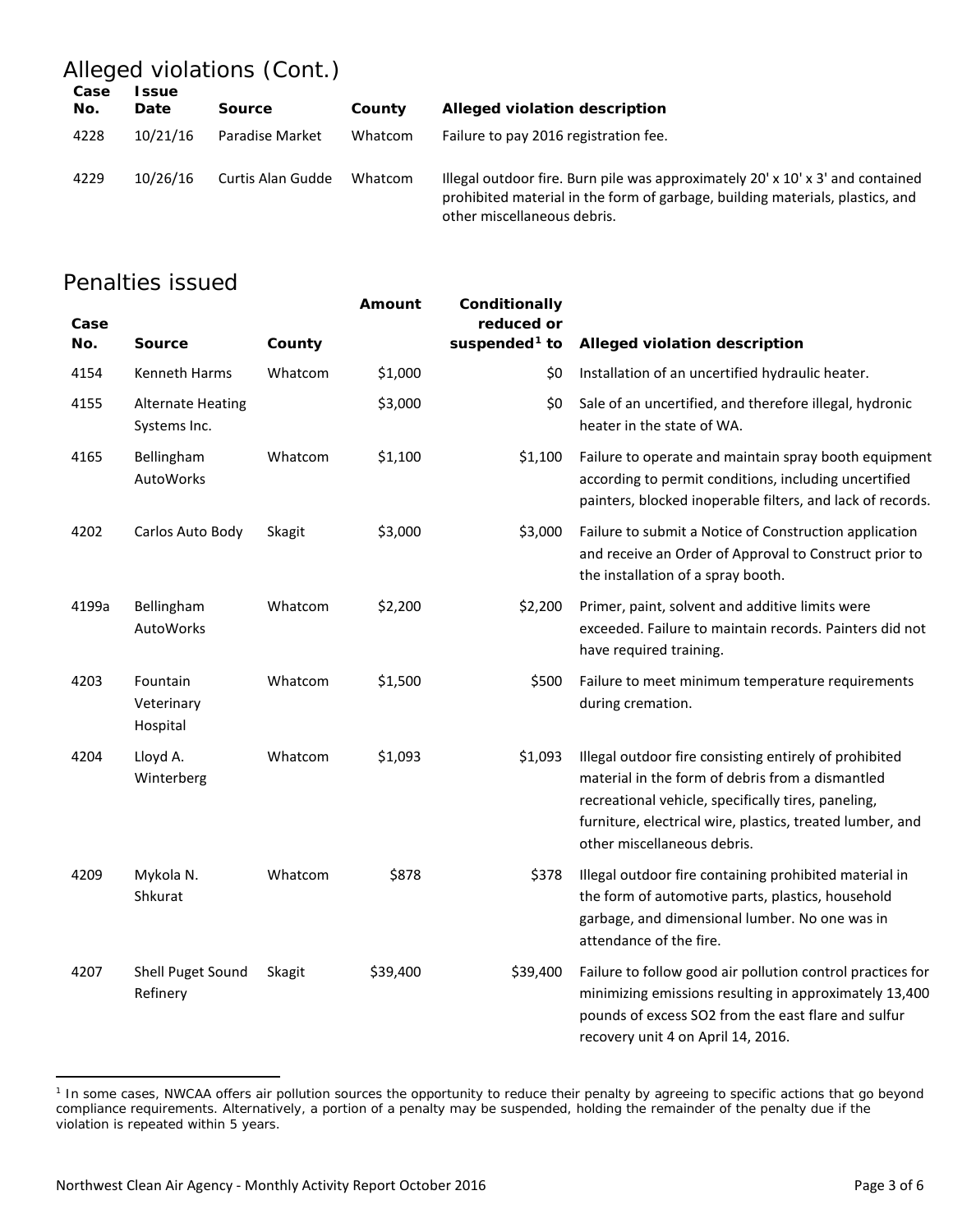## Penalties issued (Cont.)

| Case<br>No. | <b>Source</b>                              | County        | Amount   | Conditionally<br>reduced or<br>suspended $2$ to | Alleged violation description                                                                                                                                                                      |
|-------------|--------------------------------------------|---------------|----------|-------------------------------------------------|----------------------------------------------------------------------------------------------------------------------------------------------------------------------------------------------------|
| 4211        | <b>Northwest</b><br>Pipeline LLC-M.V.      | Skagit        | \$1,000  | \$1,000                                         | Failure to submit the annual compliance certification<br>report for calendar year 2015.                                                                                                            |
| 4212        | <b>Northwest</b><br>Pipeline LLC-<br>Sumas | Whatcom       | \$1,000  | \$1,000                                         | Failure to submit the annual compliance certification<br>report for calendar year 2015.                                                                                                            |
| 4210a       | Northwest<br>Pipeline LLC-M.V.             | <b>Skagit</b> | \$10,000 | \$10,000                                        | Excess emissions of NO <sub>x</sub> from Unit 4 turbine between<br>December 2, 2015 and February 10, 2016.                                                                                         |
| 4221a       | J & H Storage, LLC                         | Whatcom       | \$1,250  | \$500                                           | Two Illegal outdoor fires containing prohibited material<br>during a fire danger burn ban on commercial property.<br>Fire Warden issued a warning and informational<br>material at the first fire. |

## Industry reports of process upsets with potential excess emissions

| Date     | <b>Source</b>                                      | County  |
|----------|----------------------------------------------------|---------|
| 10/14/16 | Sierra Pacific Industries - Skagit Lumber Facility | Skagit  |
| 10/18/16 | Phillips 66 Company                                | Whatcom |
| 10/26/16 | Shell Puget Sound Refinery                         | Skagit  |
| 10/28/16 | Shell Puget Sound Refinery                         | Skagit  |

#### Complaint summary

 $\overline{a}$ 

| Dust, Road/Lot or Construction        |               |
|---------------------------------------|---------------|
| Industrial Emissions                  | $\mathcal{P}$ |
| Odor                                  | 9             |
| <b>Outdoor Burning</b>                | 11            |
| Woodstove                             |               |
| <b>TOTAL:</b> (unique for the period) | 30            |

<span id="page-3-0"></span><sup>&</sup>lt;sup>2</sup> In some cases, NWCAA offers air pollution sources the opportunity to reduce their penalty by agreeing to specific actions that go beyond compliance requirements. Alternatively, a portion of a penalty may be suspended, holding the remainder of the penalty due if the violation is repeated within 5 years.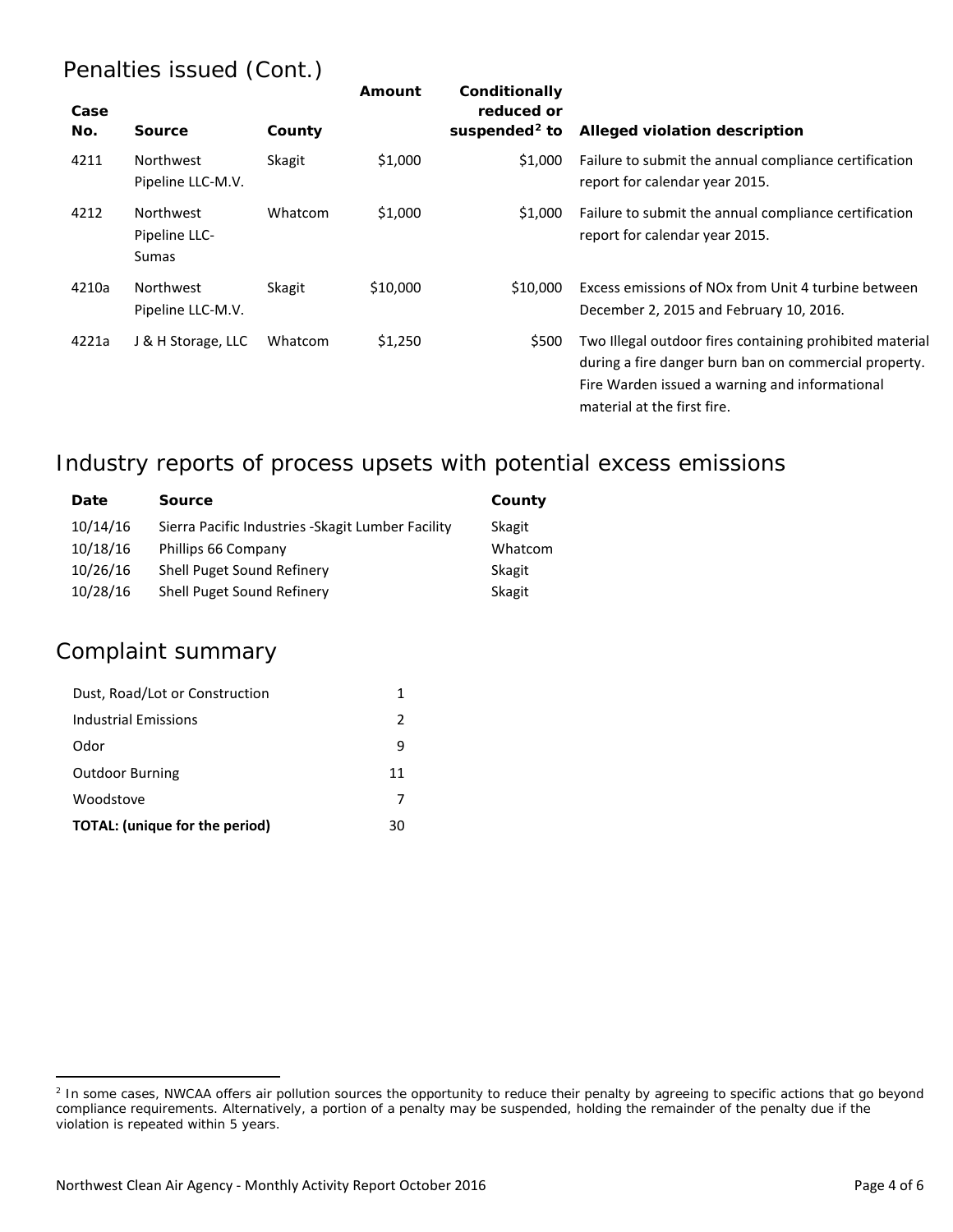